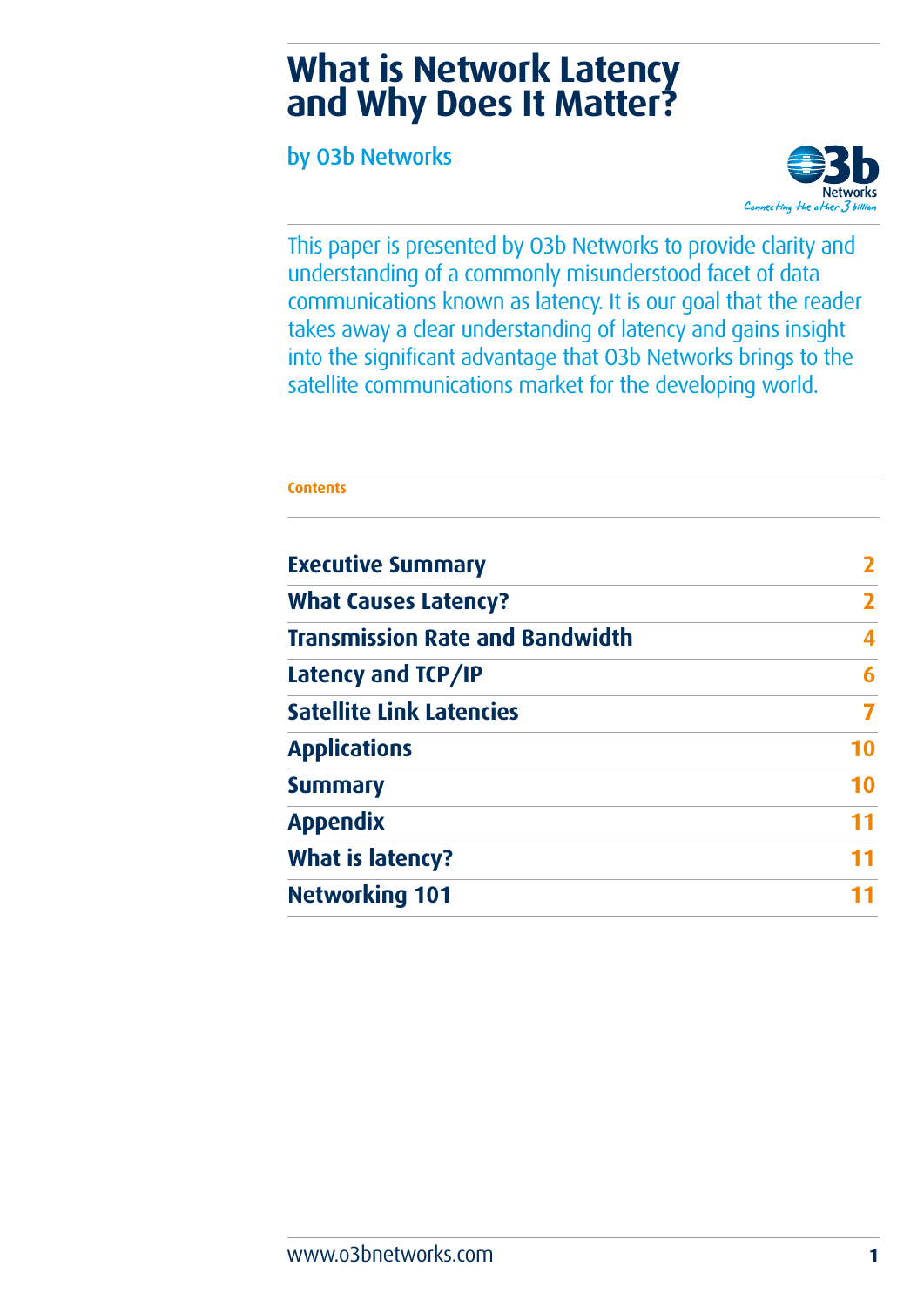

### **Executive Summary**

Internet data is packaged and transported in small pieces of data. The flow of these small pieces of data directly affects a user's internet experience. When data packets arrive in a smooth and timely manner the user sees a continuous flow of data; if data packets arrive with large and variable delays between packets the user's experience is degraded.

Latency and overall throughput is dominated by two factors, the length of the route that the packets have to take between sender and receiver and the interaction between the TCP reliability and congestion control protocols.

This paper will address the sources of delays to internet data and describe why O3b Networks satellite constellation has lower path length and latency than traditional geosynchronous satellites and in some cases fiber based networks.

## **What Causes Latency?**

Regardless of the speed of the processor or the efficiency of the software, it takes a finite amount of time to manipulate and present data. Whether the application is a web page showing the latest news or a live camera shot showing a traffic jam, there are many ways in which an application can be affected by latency. Four key causes of latency are: propagation delay, serialization, data protocols, routing and switching, and queuing and buffing.

#### **Propagation Delay**

Propagation delay is the primary source of latency. It is a function of how long it takes information to travel at the speed of light in the communications media from source to destination. In free space, the speed of light is approximately 3 x 105 km/sec. The speed of light is lower in other media such as copper wire or fiber optic cable. The amount of slowing caused by this type of transmission is called the velocity factor (VF).

Most people are surprised to learn that copper wire and fiber-optic cables have similar velocity factors. Fiber optic cables typically measure around 70% of the speed of light whereas copper cable varies from 40% to 80% depending on the construct. Coaxial cable is commonly used and many types have a VF of 66%.

Satellite communication links use electromagnetic waves to propagate information through the atmosphere and space. The information is converted from electrical signals to radio signals by the transmitter and the antenna. Once these radio signals leave the antenna, they travel approximately at the speed of light for free space.

Let's calculate how long it will take an email to travel from New York to London assuming that we are the only user on a private communications channel.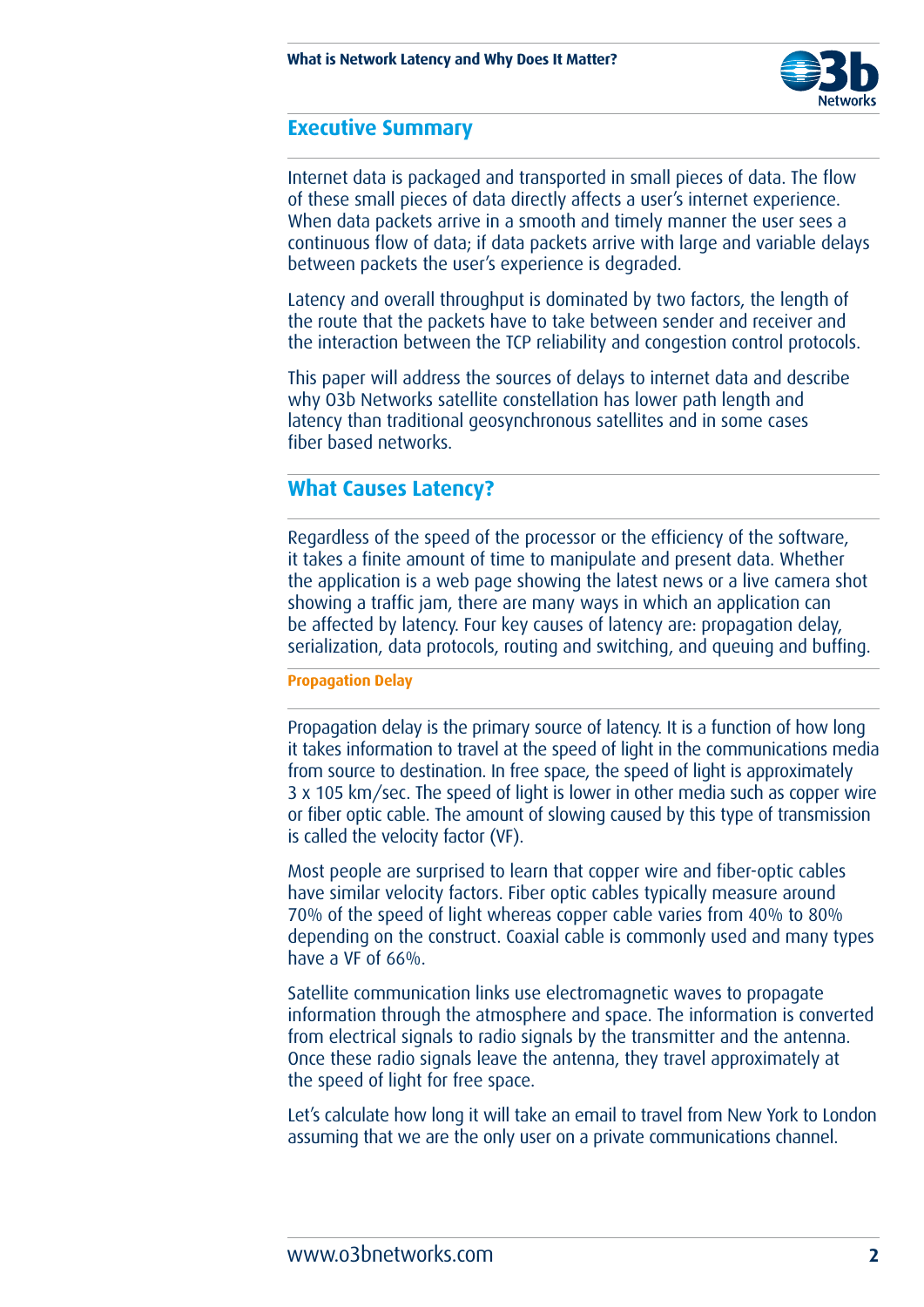

Ignoring the actual routes taken by undersea cables due to the ocean's floor, let's assume the path from New York to London is the great circle distance of 5458 km.

Propagation delay = distance/speed:

| The email sent using a copper link:      | $5458 / 197863.022 = 23.58$ ms |
|------------------------------------------|--------------------------------|
| The email sent using a fiber-optic link: | $5458 / 209854.720 = 26.01$ ms |
| The email sent using a radio link:       | $5458 / 299792.458 = 18.21$ ms |

These are the latencies caused only by propagation delays in the transmission medium. If you were the only one sending one single data bit and you had unlimited bandwidth available, the speed of the packet would still be delayed by the propagation delay.

This delay happens without regard for the amount of data being transmitted, the transmission rate, the protocol being used or any link impairment.

**Serialization Delay**

Serialization is the conversion of bytes (8 bits) of data stored in a computer's memory into a serial bit stream to be transmitted over the communications media. Serialization takes a finite amount of time and is calculated as follows:

Serialization delay = packet size in bits/transmission rate in bits per second

#### For example:

- Serialization of a 1500 byte packet used on a 56K modem link will take 214 milliseconds
- Serialization of the same 1500 byte packet on a 100 Mbps LAN will take 120 microseconds

Serialization can represent a significant delay on links that operate a lower transmission rates, but for most links this delay is a tiny fraction of the overall latency when compared to the other contributors.

Voice and video data streams generally use small packet sizes (~20 ms of data) to minimize the impact of serialization delay.

**Data Protocols and Latency**

Data communications protocols at various layers in the protocol stack use handshakes synchronize the transmitter and receiver, for the transmitter and receiver to update each other on link status and to correct for erros in transmission. These handshakes take time to propagate across the link and can add to the latency of the transmission of information from source to destination.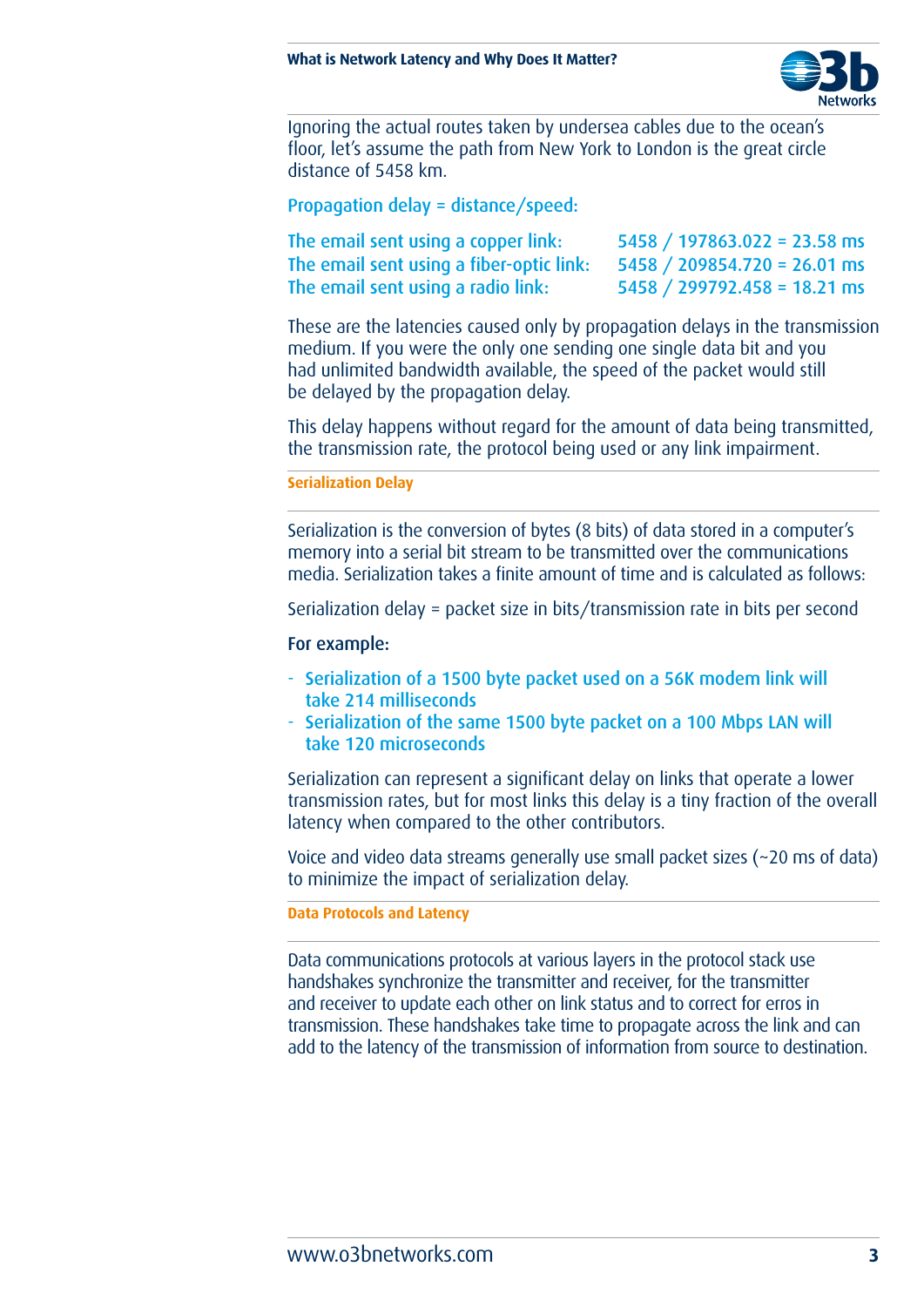

#### **Routing and Switching Latencies**

In IP networks such as the Internet, IP packets are forwarded from source to destination through a series of IP routers or switches that continuously update their decision about which next router is the best one to get the packet to its destination. A router or circuit outage or congestion on a link along the path can change the routing path which in turn can affect the latency.

High performance IP routers and switches add approximately 200 microseconds of latency to the link due to packet processing. If we assume that the average IP backbone router spacing is 800 km, the 200 microseconds of routing/ switching delay is equivalent to the amount of latency induced by 40km of fiber; routing/switching latency contributes to only 5% of the end to end delay for the average internet link.

**Queuing and Buffer Management**

Another issue which occurs within the transport layers is called "queuing latency". This refers to the amount of time an IP packet spends sitting in a queue awaiting transmission due to over-utilization of the outgoing link after the routing/switching delay has been accounted for. This can add up to an additional 20 ms of latency.

## **Transmission Rate and Bandwidth**

Transmission Rate is a term used to describe the number of bits which can be extracted from the medium. Transmission rate is commonly measured as the number of bits measured over a period of one second.

The "maximum transmission rate" describes the fundamental limitation of a network medium:

If the medium is a copper Local Area Network, maximum transmission rates are commonly 10, 100, or 1000 Megabits per second. These rates are primarily limited by the properties of the copper wires and the capabilities of the network interface card are also a factor.

Fiber-optic the transmission rates range from around 50 Mbps up to 100 Gbps. Unlike copper networks, the primary factor limiting fiber-optic transmission rates is the electronics which operates at each end of the fiber.

Wireless local area networks (LANs) and satellite links use modems (modulator/demodulator) to convert digital bits into an analog modulated waveform at the transmitter end of a link, and then at the receive end a demodulator will then convert the analog signal back into digital bits. The limiting factor in transmitting information over radio-based channels is the bandwidth of the channel that is available to a particular signal and the noise that is present that will corrupt the signal waveform.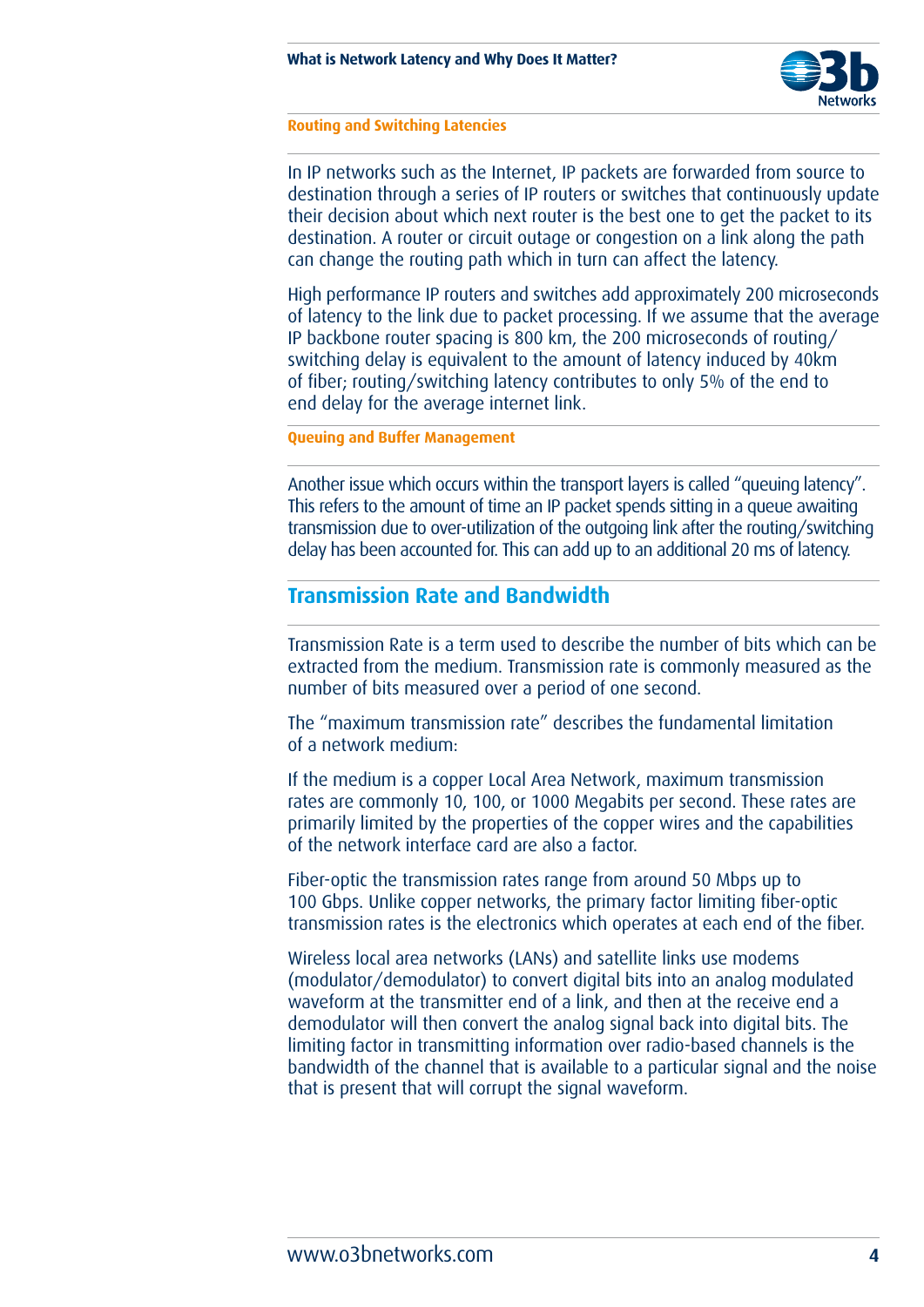

#### **Radio Channel Bandwidth and Noise**

Signals transmitted using radio waves occupy radio spectrum. Radio spectrum is not an unlimited resource and must be shared. To prevent radio interference between users the use of radio spectrum is controlled by nearly every government on the planet. The amount of radio spectrum occupied by any given radio signal is called its bandwidth.

The nature of radio spectrum use is beyond this paper but it's important to understand that generally the occupied radio spectrum of a modem signal will increase with the data rate:

- Higher modem data rates cause the modem to occupy more radio bandwidth
- Lower modem data rates will let the modem occupy less radio bandwidth

Since radio spectrum is a limited resource, the occupied radio bandwidth is an important limiting factor in wireless and satellite links.

Noise in the radio channel will perturb the analog signal waveform and can cause the demodulator at the receiver to change a digital one into a zero or vice versus. The effect of noise can be overcome by increasing the power level of the transmitted signal, or by adding a few extra error correcting bits to the data that is being transmitted. These error correcting bits help the receiver correct bit errors. However, the error correction bits increase the bandwidth that is required.

#### **Data Bandwidth**

In data transmission, the data bandwidth is synonymous to the transmission rate being used. Bandwidth is important because it defines the maximum capacity of a data link.

- A 10 Mbps copper LAN cannot sustain traffic flowing at a higher rate than 10 megabits every second.
- A satellite link using modems operating at a 600 Mbps rate cannot flow any more than 600 megabits every second.

It's very important to understand that data bandwidth is a maximum data flow obtainable over a given transportation segment over a given period of time.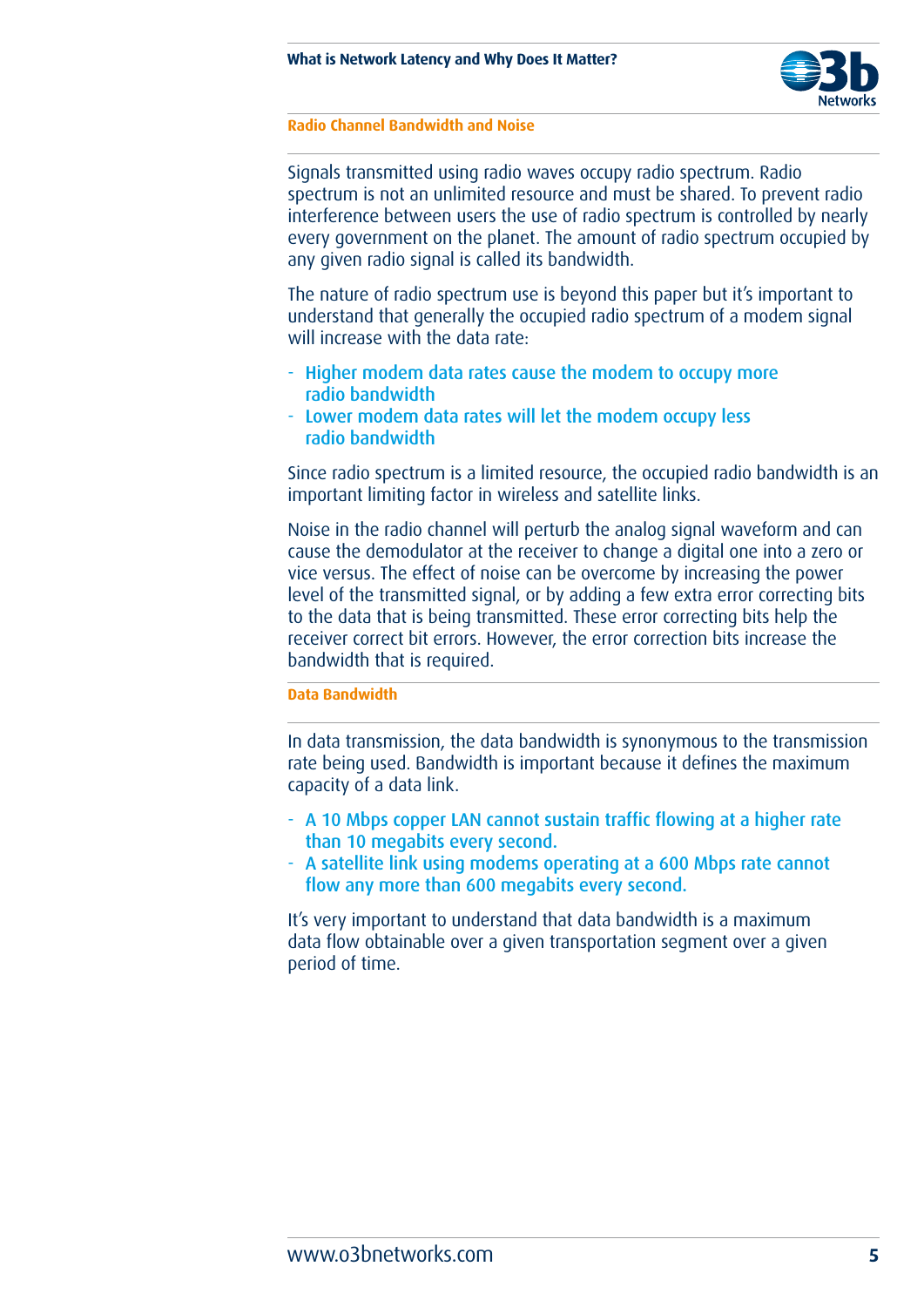

# **Latency and TCP/IP**

The final detail required for understanding why latency is important is an understanding of what is going on at the Transport protocol layer. The Transport layer sits between the application-specific Application layer and the IP layer that is used for packet routing. The Transport layer performs a number of functions including sequencing the packets into their proper order.

### There are two types of Transport layer protocols:

- connectionless
- connection-oriented

Connectionless data protocols simply push the data packets to the end destination without regard for packet loss or packet order. Connectionless protocols are often used for real-time communications such as voice or interactive video where retransmission of lost packets is not useful because they will arrive too late to be played out. In the Internet, the most common connectionless Transport layer protocol is the User Datagram Protocol (UDP).

Connection-oriented protocols are more complex. These protocols rely on the establishment of a "connection" which requires handshakes and interaction between the source and destination computers. Connection-oriented Transport protocols provide error free sequenced delivery of packets. The most common connection-oriented Transport protocol used in the Internet is the Transmission Control Protocol (TCP). If packets arrive out of order the TCP layer puts them back in order. If packets are missing or corrupted in transmission, TCP uses an acknowledgement (destination back to source feedback) mechanism to ask for the missing or corrupted packet to be retransmitted. The TCP protocol also measures the performance of the link in terms of available bandwidth, delay and error rate. Using a windowing technique, it adjusts the transmission rate of data packets to match the ability of the channel between source and destination to accept them and deliver them correctly. As the TCP protocol at the source and destination determine that the channel is operating efficiently with low delay, it will open the window to allow more packets to be outstanding (in flight between the source and destination and not yet acknowledged). This has the effect of increasing the transmission rate. As errors, congestion, or delay increases, the TCP protocol will close down the window to slow down the transmission rate. Because of the high delays in geosynchronous satellite links, the TCP protocol acts to reduce the overall throughput of the link. To compensate for this, satellite link equipment vendors have developed TCP spoofing mechanisms that fake the TCP handshake by terminating the TCP link locally to the transmitting site and try to convince the transmitting site that the link has lower delay than it really has. This spoofing works if the link is relatively uncongested and has a very low error rate, which is not necessarily the case for satellite links.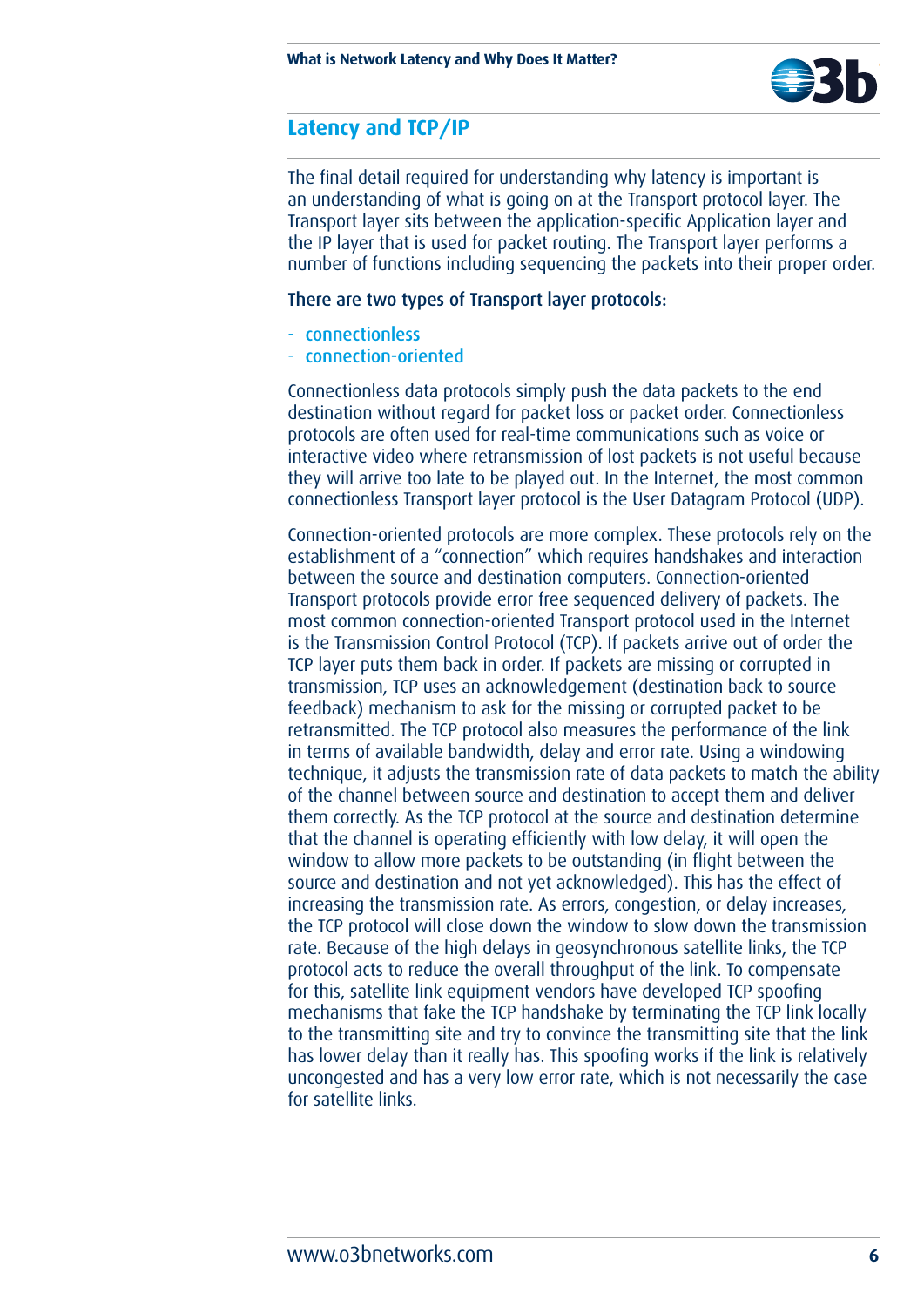

## **Satellite Link Latencies**

Satellite links can introduce larger latencies than most terrestrial networking segments due to long distances from the ground stations to the satellite. The following table shows the latency caused by propagation delays from two types of satellite configurations, 1) the O3b Networks MEO orbit constellation at an altitude of 8063 Kilometers, 2) a geosynchronous satellite at 35,786 Kilometers.

Altitude is key determinate in latency because the higher the satellite the greater the latency.

For satellites which operate as a bent-pipe, the propagation delays are doubled since the signal has to travel both up to the satellite and back down to the earth before it reaches the next segment of the network.

The following table compares two types of satellites using a ground station in Lagos, Nigeria.

#### **Latency Calculations – London Internet Exchange (LINX) to Lagos**

|                     | Gateway<br>to<br><b>Satellite</b><br>km | <b>Customer</b><br>to<br><b>Satellite</b><br>km. | Gateway<br>to<br><b>Satellite</b><br>msec | <b>Customer</b><br>to<br><b>Satellite</b><br>msec | <b>Total Sat</b><br><b>RTT</b><br>msec | <b>Fiber</b><br>to LINX<br>km | <b>Fibre</b><br><b>RTT</b><br>msec | <b>Total Sat</b><br><b>RTT</b><br>msec     |
|---------------------|-----------------------------------------|--------------------------------------------------|-------------------------------------------|---------------------------------------------------|----------------------------------------|-------------------------------|------------------------------------|--------------------------------------------|
| 03b w/8 Satellites  | <b>Spain</b><br><b>GWY</b>              | Lagos                                            |                                           |                                                   |                                        |                               |                                    |                                            |
|                     | 10126                                   | 8135                                             | 33.8                                      | 27.1                                              | 121.7                                  | 2144                          | 10.7                               | 132.5                                      |
| Geosyndchronous Sat | <b>UK</b><br><b>Teleport</b>            | Lagos                                            |                                           |                                                   |                                        |                               |                                    |                                            |
|                     | 38,469                                  | 35,847                                           | 128.2                                     | 119.5                                             | 495.4                                  | 135                           | 0.7                                | 496.1                                      |
| <b>Fiber</b>        | London<br>Lagos<br>km.                  |                                                  |                                           |                                                   |                                        |                               |                                    | <b>Total</b><br><b>Fiber</b><br><b>RTT</b> |
|                     | 8,000                                   |                                                  |                                           |                                                   |                                        |                               |                                    | 80.0                                       |

#### **Satellite Latency Calculations**

The O3b Networks MEO satellite using to a teleport in Spain will experience round trip time (RTT) of approximately 122 msec. If we add in the average Internet latency from the Spain teleport to the London Internet Exchange (LINX) (~10 msec.), we end up with an overall latency from Lagos to a European internet site of 132.5 msec. O3b's 132.5 msec. round trip latency is close to fiber's 80 msec. RTT

By comparison, the same Lagos customer site using a geosynchronous satellite to a UK Teleport and then on to LINX will have latencies of 496 msec.

To actually retrieve a web page from an Internet server at LINX, will take some additional time for the data request packets and their acknowledgments: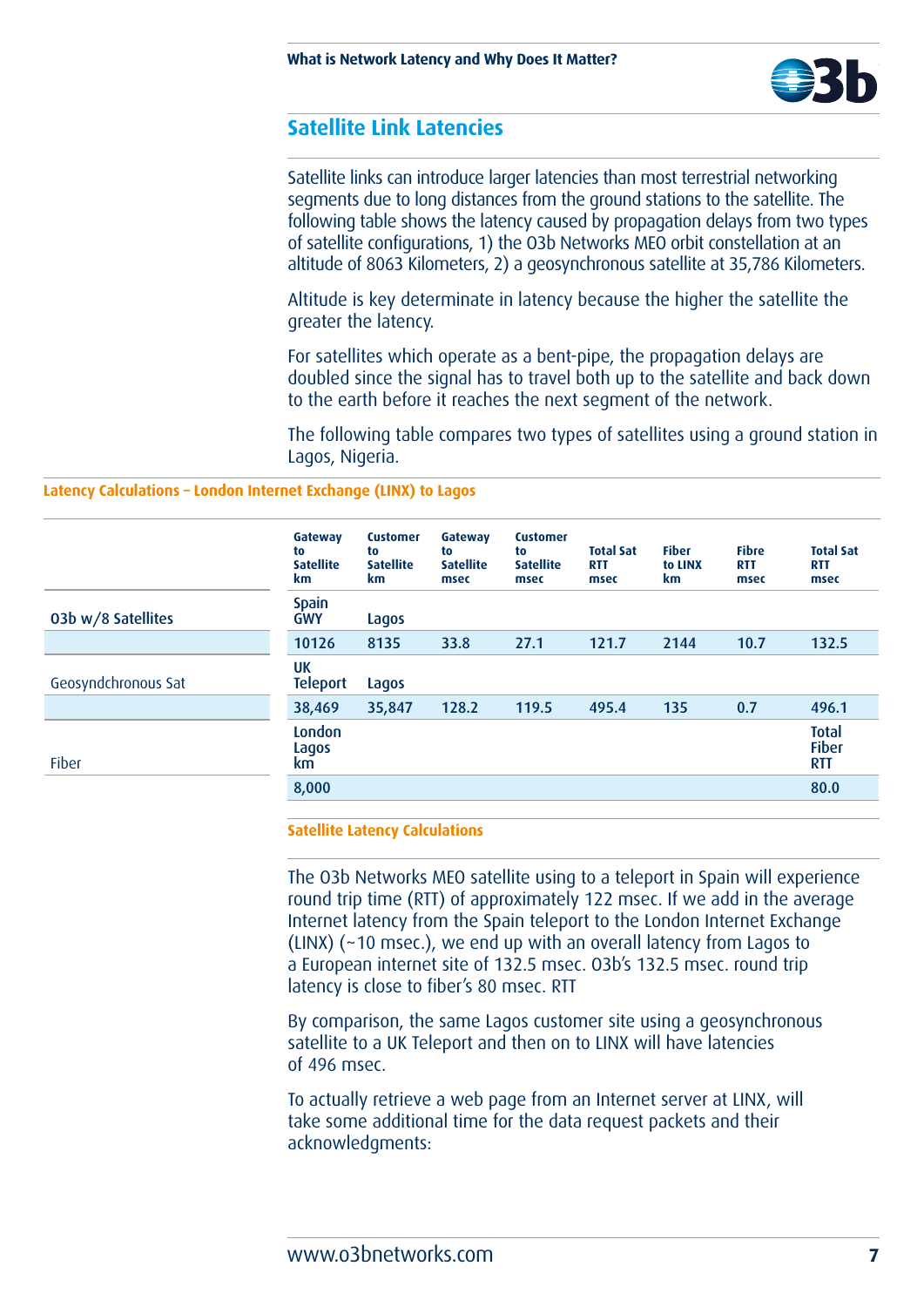

#### This data request time includes:

- The request packet from the user to the web server
- The web server acknowledging the request
- The web server pushing to requested data to the user
- The data arriving at the user's computer

Geosynchronous satellite users must wait almost 750 msec. before they start getting data, whereas the lower latency O3b satellite link will receive it nearly 4x sooner.

Another problem with high latency links is the introduction of a large amount of inter-packet jitter due to the TCP protocol flow control operating less efficiently over longer delay paths. The following plots were made using a TCP/IP packet capture utility. These plots show the packet bit rate on the y-axis and time of day on the x-axis. The data being transmitted was the un-cached web-page re-load of the content from the CNN web page (http://www.cnn.com).

The only condition changed during was the delay between packets – the transmission rate remained the same.

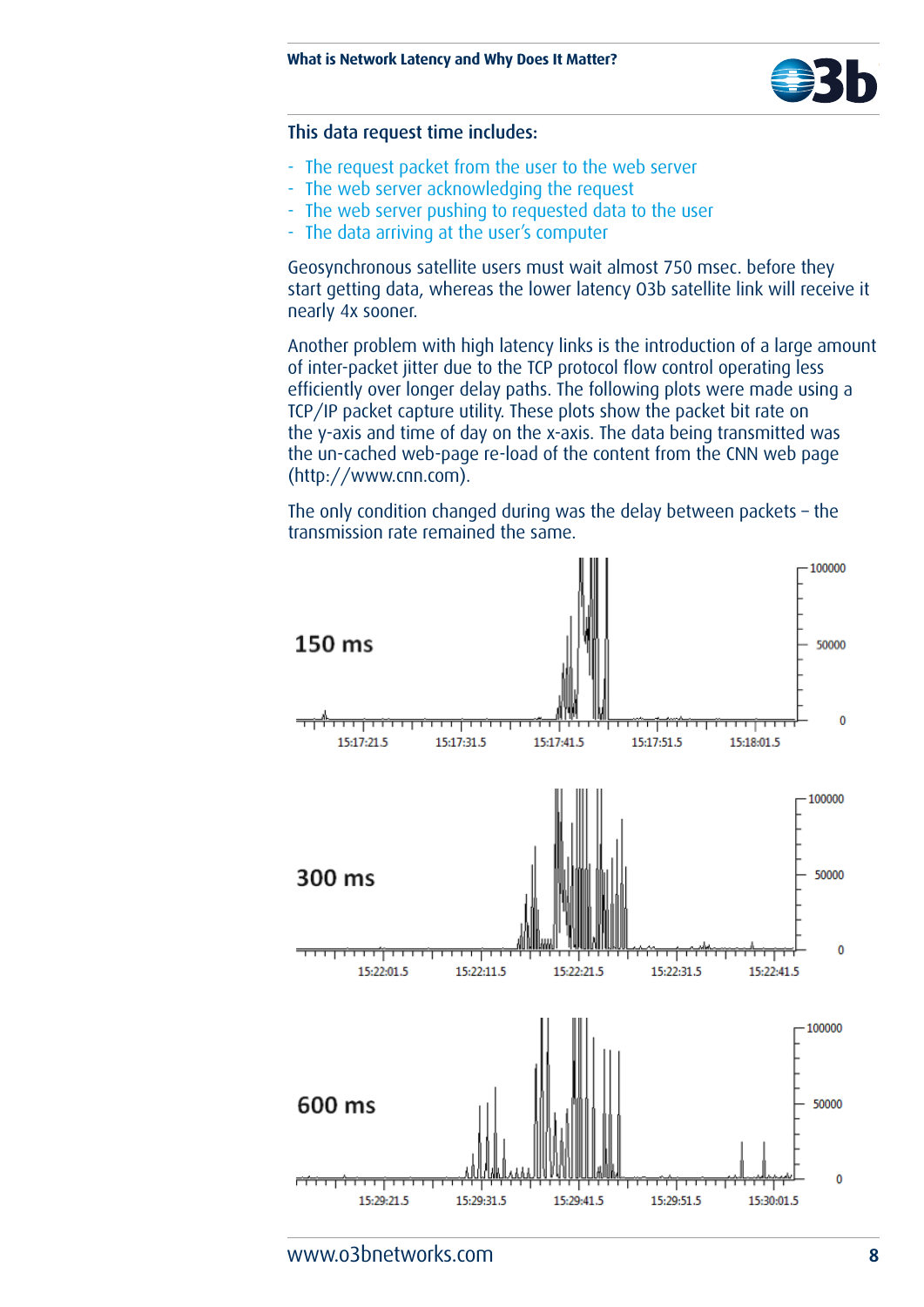

The added network latency and it affect on the flow of TCP data spread the web page load over time.

- The 50 ms latency link took 3 seconds
- The 150 ms latency link took 5 seconds
- The 300 ms latency link took 11 seconds
- The 600 ms latency link tool 17 seconds

The spreading of network data over time reduces what's called the "Effective Bandwidth" of a link. Packets are still being transported at the same bit rate but due to latency it is taking much more time for all of the web-page packets to arrive.

It's this "spreading over time" behavior of high latency networks which becomes noticeable to the user and creates the impression that a link is not operating at a high speed.

O3b recently conducted another demonstration of real-world effects of latency using the time to load a web page. This is a very common activity and clearly shows users that latency directly affects the way a user obtains data from the internet.

The following plots show the effects of latency on the time to load the Wall Street Journal web page (http://www.wsj.com):



*Web Page Load Time: wsj.com to Florida*

It is clear that web page load times dramatically increase when latency increases. In this case doubling the latency nearly doubled the web page load times

When looking at the basic latency numbers, it's easy to see that the O3b Satellite constellation will offer users a noticeably better internet experience with more immediate feedback and quicker access to data.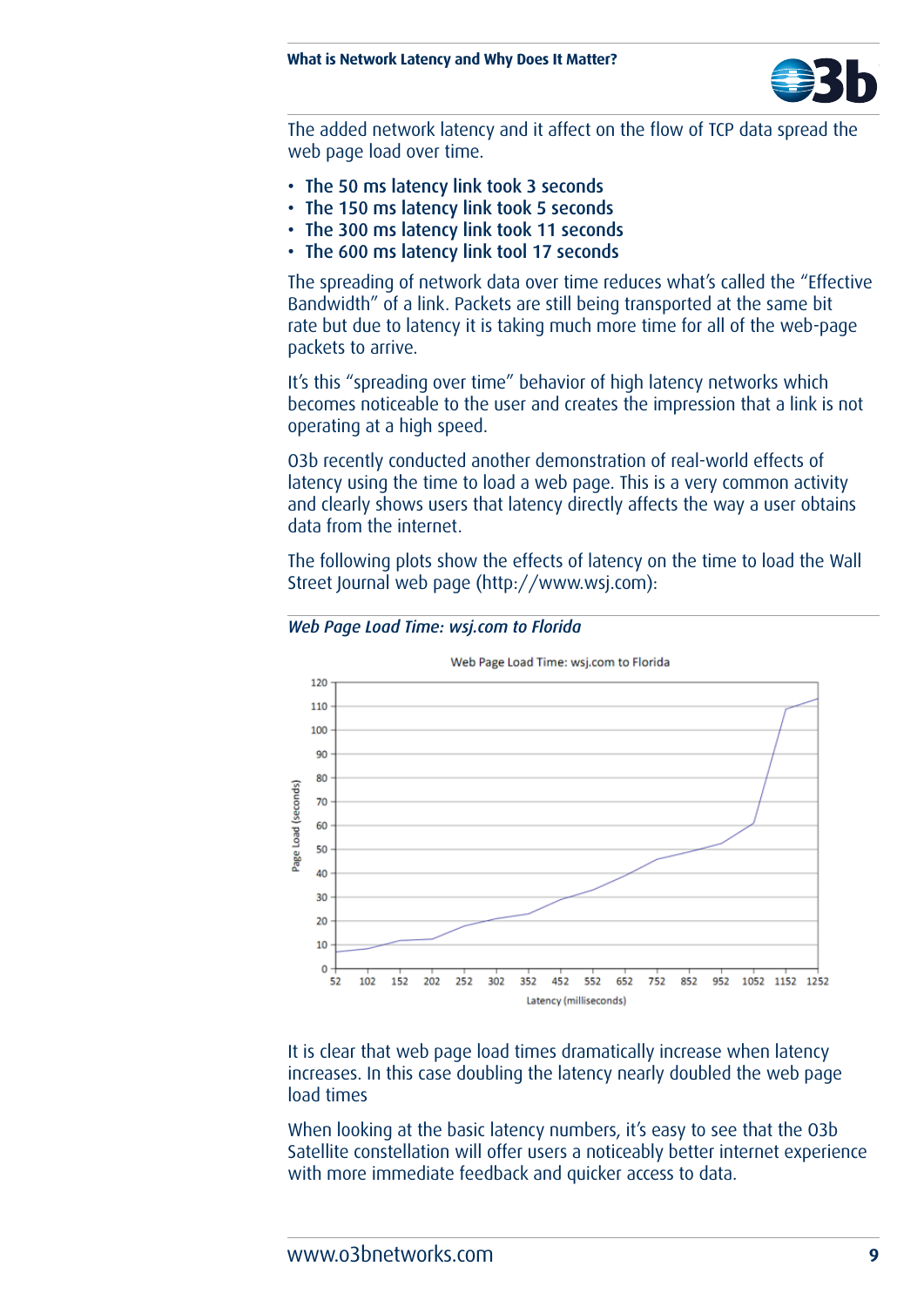

# **Applications**

What applications can now be run over lower orbit satellites that were possible a few years ago?

Many applications, such as basic web site downloads, Internet video streaming that operated sluggishly (or were very slow to start up) over geosynchronous satellite links now have much faster response and work much better over O3b's low latency connections. Video conferencing and regular voice calls over geosynchronous satellites were very stilted and non-interactive. Conversations were "half-duplex" and one party had to wait for the other party to finish talking before they could start up. You could not break into a conversation and interrupt. Voice calls and video conferencing are much more natural and interactive over O3b's links. Interactive gaming players who were on the end of a geosynchronous satellite link were often killed before they could get a shot off. Now they can be full participants in the action.

Many business applications such as remote database access and interactive transaction processing contain software timers that do not adjust for long delays over geosynchronous satellites. Examples include many banking applications and airline reservation and scheduling applications. Now these applications will work for users that are in remote underserved locations.

## **Summary**

We have described the structure of IP-based packet switched networks, the functions of the various protocol layers, and the causes of latency in packet switched data networks, such as the Internet. Latency and overall throughput is dominated by two factors, the length of the route that the packets have to take between sender and receiver and the interaction between the TCP reliability and congestion control protocols and this path length. O3b Networks satellite constellation in a much lower MEO orbit has significantly lower path length and therefore significantly lower latency than traditional geosynchronous satellites. O3b's network latency and throughput approximate that of fiber-based terrestrial networks and permit users in remote locations that are not served by fiber to run many applications that only work over fiber.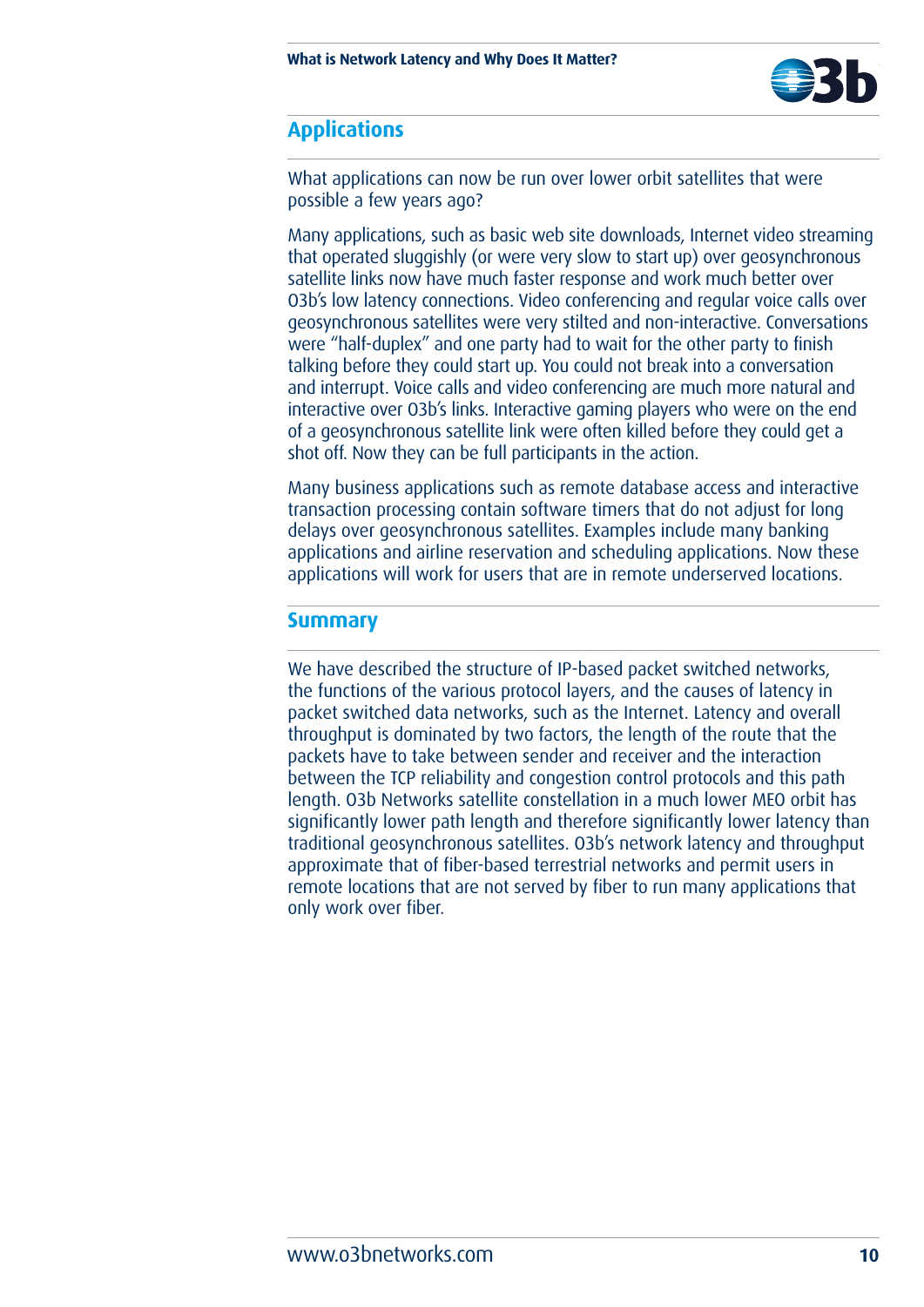

*Appendix:* 

## **What is latency?**

### *Definition of Latency from Wikipedia:*

Latency is a time delay between the moment something is initiated, and the moment one of its effects begins or becomes detectable. The word derives from the fact that during the period of latency the effects of an action are latent, meaning "potential" or "not yet observed".

Most people understand that it takes time for web pages to load and for emails to get from your outbox to the destination inbox and yes, this is a form of latency. But in order to understand why this happens we need to think about latency at a lower level:

Latency is a time delay imparted by each element involved in the transmission of data.

The remainder of this paper will discuss the specific mechanisms involved and how latency limits the performance of a data communications link.

## **Networking 101**

It's important for the reader to understand the very basic elements of networking to properly grasp the latency issue.

Early networking engineers anticipated the need be able to handle thousands to millions of users on one cohesive network, and thus the TCP/IP networking model was developed.

The key design feature of the TCP/IP networking model is the concept of encapsulation which is the idea of taking data and wrapping it in a common container for shipping. The container that was developed is called the IP Datagram, also known as an "IP Packet".

The IP Packet is a very simple thing: a header, followed by data.

The Header contains information used for routing the packet to the destination. The data can be any information which needs to be transported such as a snippet of streaming music or a portion of email traffic. The exact construct of the data portion of an IP Packet is defined by the data protocol that is being carried. Data protocols will be discussed later.

To understand exactly where latency occurs, it's valuable to know how this most basic unit of networking data is built and transported. For this we turn to the OSI Model: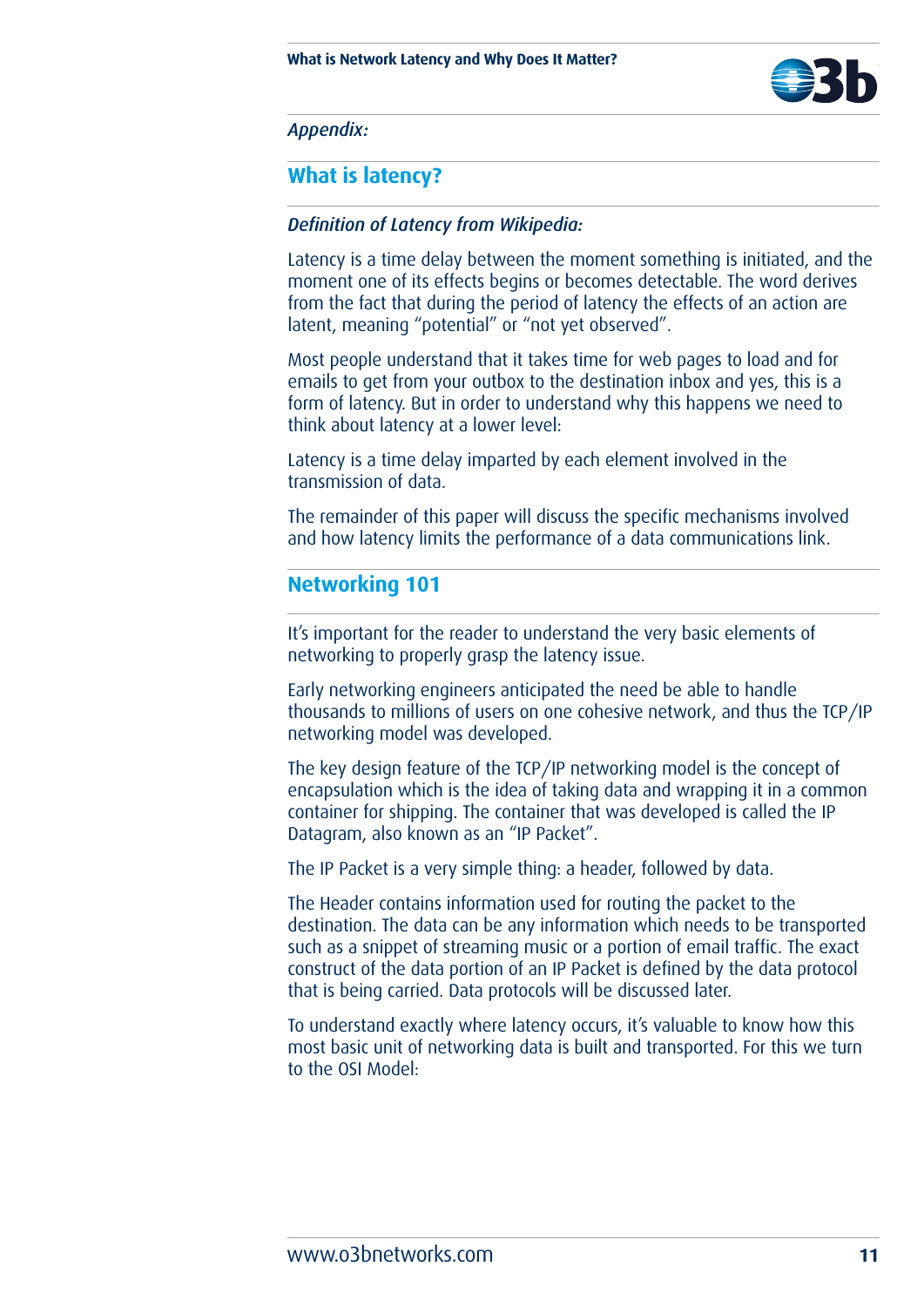



## *The OSI Model*

The OSI model was created to describe the process of turning your application data into something that can be transported on the internet.

The upper layers of the OSI model describe things that happen within the applications that are running on the computer. These applications are web browsers, email programs, etc.

The lower layers are where information to and from applications are turned into data for transport on a network. This is where data encapsulation occurs and our basic networking data element – the IP Datagram or "packet" is built.

The following diagram shows the encapsulation process in what's known as the TCP/IP Stack. The precise workings of the TCP/IP stack can be different between various computer operating systems. These differences may seem trivial as long as the protocols are implemented properly but when seeking the absolute highest levels of performance it's important to know that the network stack implementation can be a significant cause of networking performance variability.